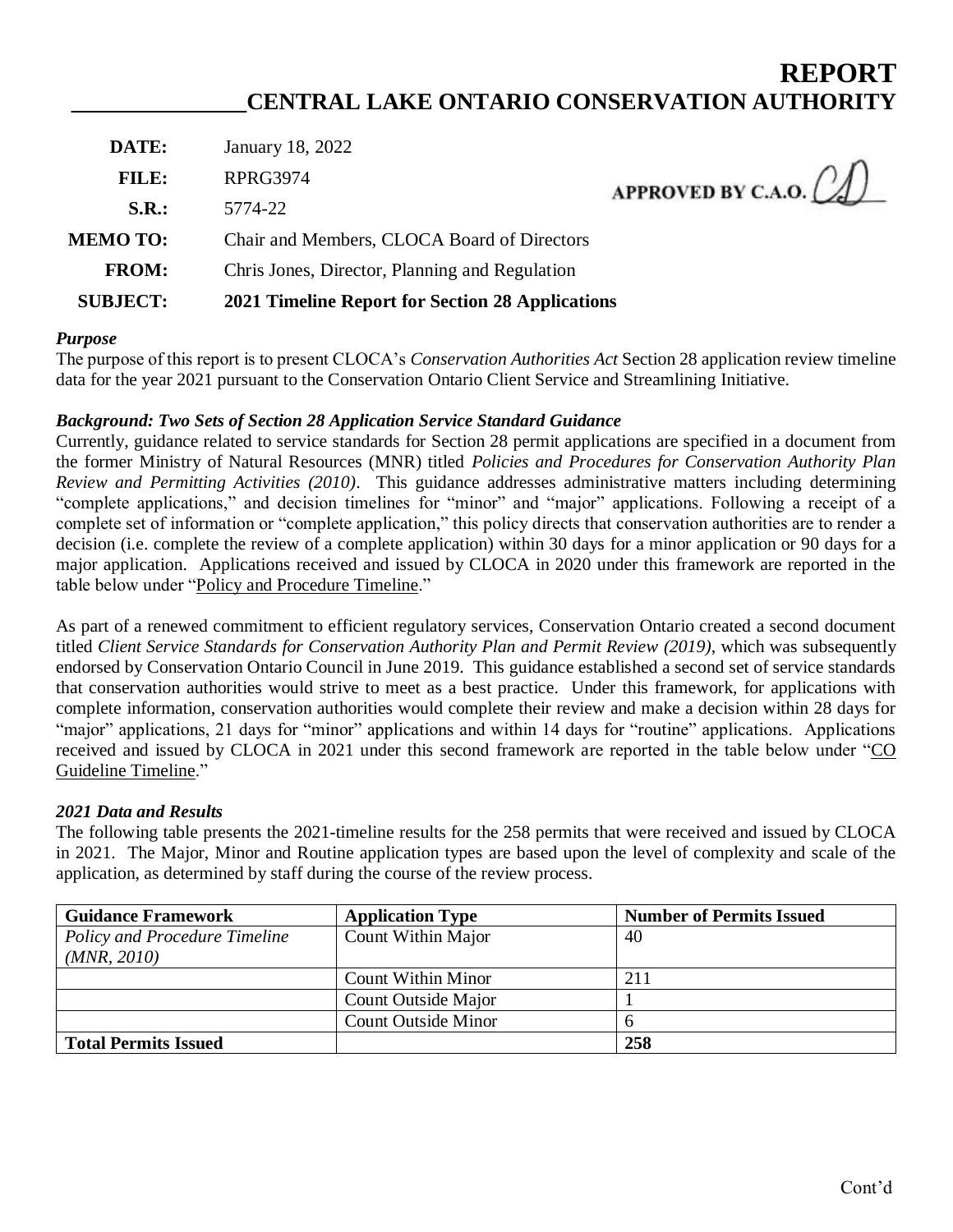| CO Guidance Timeline         | Count Within Major           | 37  |
|------------------------------|------------------------------|-----|
| (Conservation Ontario, 2019) |                              |     |
|                              | <b>Count Within Minor</b>    | 165 |
|                              | <b>Count Within Routine</b>  | 40  |
|                              | Count Outside Major          |     |
|                              | <b>Count Outside Minor</b>   |     |
|                              | <b>Count Outside Routine</b> |     |
| <b>Total Permits Issued</b>  |                              | 258 |

The following chart illustrates that 97% of permits were issued by CLOCA in 2021 within the MNR, 2010 guidance (79% in 2020). 3% permit were issued outside the guidance timelines (21% in 2020). This represents a significant improvement over the 2020 results.



The following chart illustrates that 94% of permits were issued by CLOCA in 2021 within the Conservation Ontario, 2019 guidance (74% in 2020). 6% of permits were issued outside of the guidance timelines (26% in 2020). Again, these results represent a significant improvement over the 2020 results.